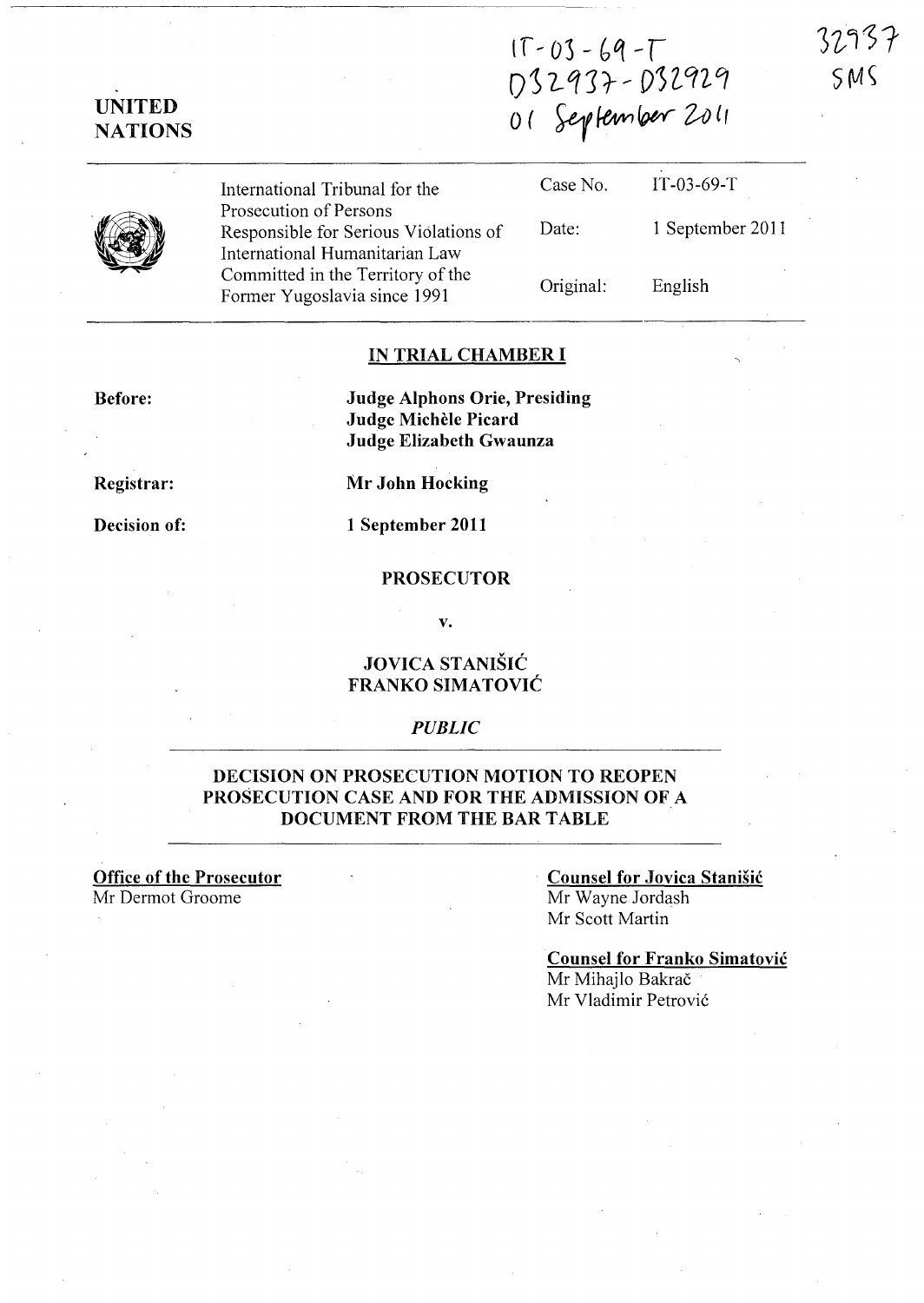# **I. PROCEDURAL HISTORY**

~--- ~~----- -~--

1. On 4 July **2011,** the Prosecution filed the "Prosecution Motion to Reopen Prosecution Case and for the Admission of a Document from the Bar Table" ("Motion") for the purpose of tendering into evidence a Federal Ministry of Interior ("MUP") report allegedly signed by Milorad Davidovi6 ("Report").<sup>1</sup> On 7 July 2011, the Prosecution requested leave to use the Report in its crossexamination of Witness DST-034.<sup>2</sup> Both Defence teams objected to this request.<sup>3</sup> After considering the parties' submissions, the Chamber allowed the witness to read the Report but ruled that the Prosecution could not put the actual Report to the witness during its cross-examination.<sup>4</sup> On 11 July 2011, the Simatović Defence filed its response to the Motion, opposing it ("Simatović Response").<sup>5</sup> On 15 July 2011, the Prosecution requested leave to reply to the Simatović Response and any potential response by the Stanišić Defence.<sup>6</sup> On 18 July 2011, the Stanišić Defence filed a response to the Motion ("Stanišić Response"), not objecting to it, but requesting the Chamber to (a) make a specific finding that the Prosecution's intended use and tendering of the Report during the crossexamination of Witness DST-034 violated the Stanišić Defence's right to respond under Rule 126 *bis* of the Rules of Procedure and Evidence ("Rules"), (b) order that such practice be avoided in the future, and (c) order the Prosecution to indicate what steps it had taken to discover the Report during its pre-trial investigations ("Stanišić Requests").<sup>7</sup> On 20 July 2011, the Chamber granted the Prosecution leave to reply. $8$  On 25 July 2011, the Prosecution filed its reply, requesting that the Chamber dismiss the Stanisic Requests ("Reply"). $9$ 

Motion, paras I, 8, 14.  $\overline{2}$ 

T. 12517-12518, 12520-1252l.  $\overline{\mathbf{3}}$ 

<sup>4</sup>  T. 12519,12521-12522,12524-12525.

T. 12526-12528, 12530.

<sup>5</sup> Simatovi6 Response to the Prosecution Motion to Reopen Prosecution Case and for the Admission of a Document from the Bar Table,  $11$  July 2011, para. 22.

 $\boldsymbol{6}$ Prosecution Request to Reply to Simatović Response to Prosecution Motion to Reopen Prosecution Case and for the Admission of a Document from the Bar Table, 15 July 2011, paras 1, 3-5.

 $\overline{7}$ Stanišić Defence Response to Prosecution Motion to Reopen Prosecution Case and for the Admission of a Document from the Bar Table, 18 July 2011, paras 6-7,14,16.

<sup>8</sup> The Chamber informed the parties through an informal communication.

Prosecution Joint Reply to Simatović and Stanišić Responses to Prosecution Motion to Reopen Prosecution Case and for the Admission of a Document from the Bar Table, 25 July 2011.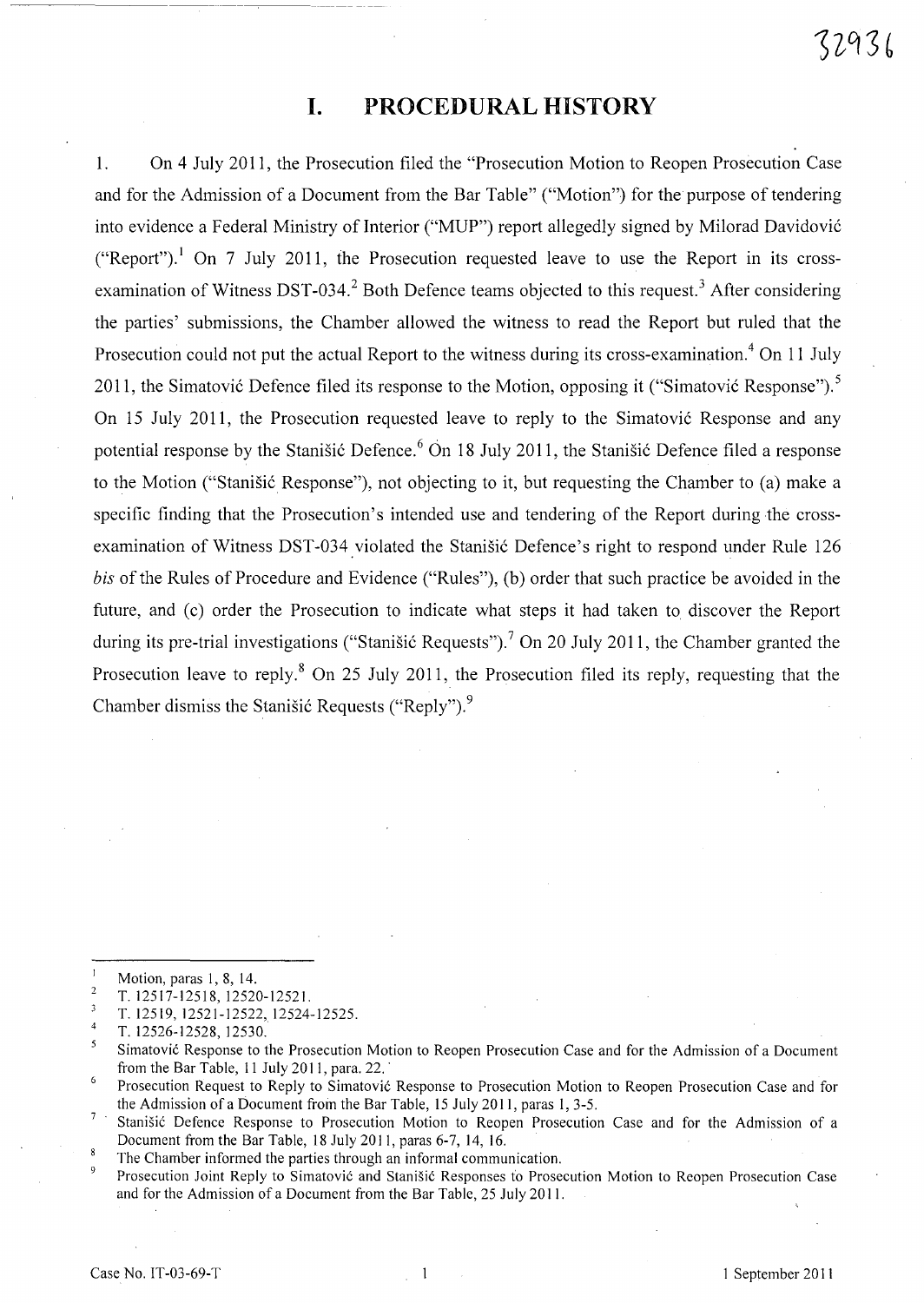# **11. SUBMISSIONS OF** THE **PARTIES**

### **A. Motion**

2. In relation to the Report, the Prosecution requests a reopening of its case, the addition of this document to its Rule 65 *ter* exhibit list, and its admission into evidence from the bar table.<sup>10</sup>

3. The Prosecution asserts that the Report is "fresh evidence" that it could not have obtained before closing its case-in-chief.<sup>11</sup> The Prosecution became aware of the Report on 29 June 2011, when Mr. Karadžić introduced it into evidence in the *Karadžić* case.<sup>12</sup>

4. The Prosecution claims that the Report's authenticity and overall reliability were implicitly accepted by the *Karadžić* Trial Chamber when it admitted the Report into evidence.<sup>13</sup> The Prosecution requests the Chamber to take judicial notice of the Report's authenticity pursuant to Rule 94 (B) of the Rules. $^{14}$ 

5. The Prosecution asserts that the Report is highly relevant as it addresses the area of northeastern Bosnia where many of the crimes alleged in the Indictment occurred; it identifies paramilitary formations such as the Serbian Volunteer Guards, Captain Dragan's Red Berets, and members of the Serbian Radical Party as responsible for this violence; and provides relevant evidence of the Serbian State Security's ("DB") involvement in the region.<sup>15</sup> Specifically, the . Report states that the Serbian MUP was among those responsible for sending paramilitaries to the area. <sup>16</sup>

6. The Prosecution avers that admitting the Report into evidence will not prejudice the Accused since the Prosecution disclosed the Report the day after receiving it, the original version consists of only nine pages, and it does not depart from the case developed by the Prosecution in its case-in-chief. 17 The Prosecution indicates that it will not object to reasonable measures to cure any prejudice that the Chamber may find due to the late admission of the Report.<sup>18</sup>

- $\frac{10}{11}$  Motion, para. 1.
- $\frac{11}{12}$  Motion, paras 6-7.
- $^{12}$  Motion, para. 7.
- $\frac{13}{14}$  Motion, para. 8.
- Ibid.
- $^{15}$  Motion, paras 9-10.
- $\frac{16}{17}$  Motion, para. 10.
- $\frac{17}{18}$  Motion, para. 12.
- Ibid.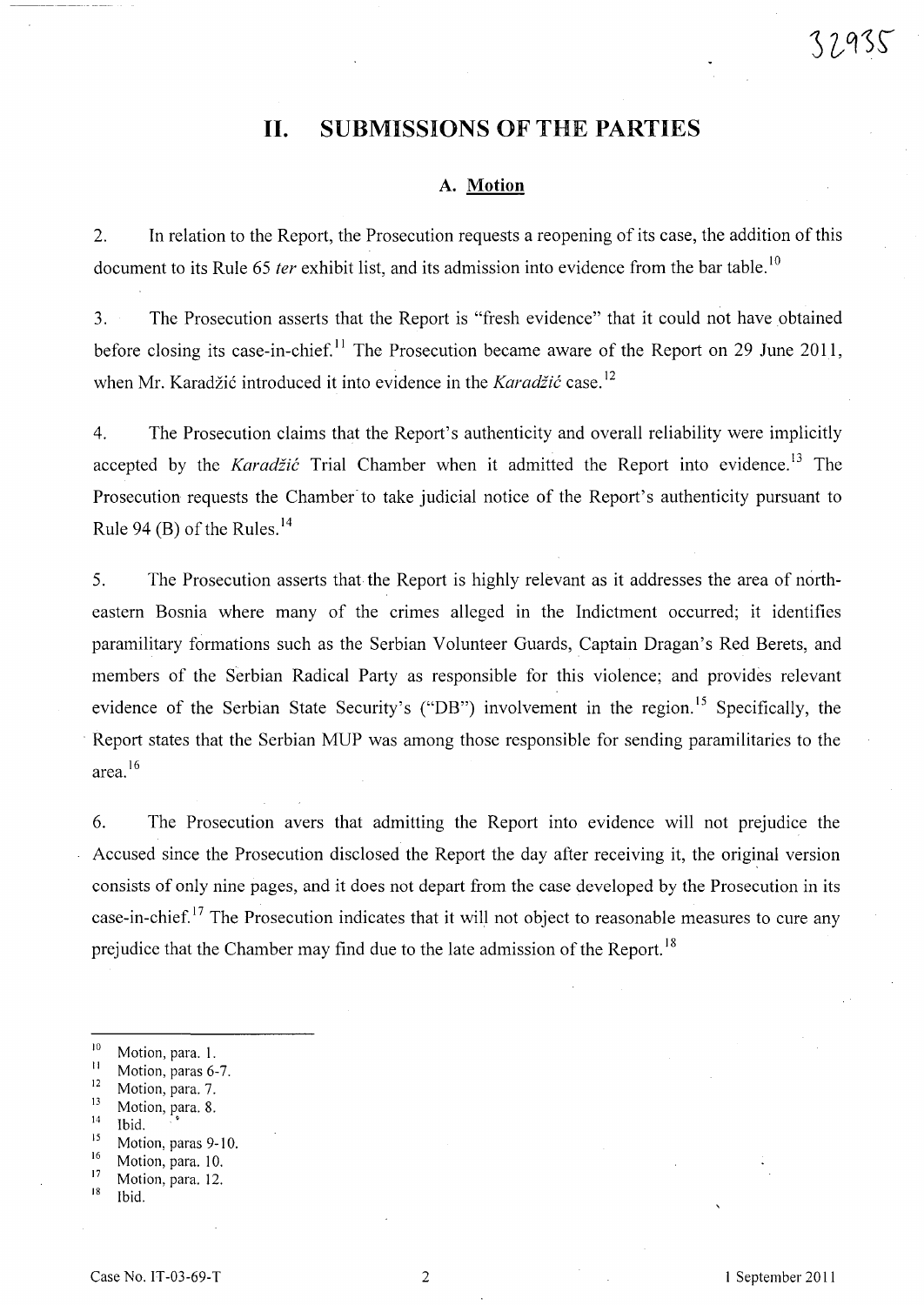#### **B. Simatovic Response**

7. The Simatovi6 Defence contends that the Report has little probative value because the author of the report did not verify the assertions contained in the report, thereby making the content mere hearsay evidence.<sup>19</sup> It further contends that the Report is neither authentic nor reliable because the Prosecution was not asked if it objected to the admission of this Report into evidence in the *Karadžić* case and neither the *Karadžić* Trial Chamber nor the Prosecution inquired how Mr. Karadžić came into possession of this Report.<sup>20</sup> The Simatović Defence argues that Mr. Davidović testified in the *Karadžić* case that he thought that the signature on the Report was his and that this does not in itself establish the authenticity or reliability of the Report.<sup>21</sup> According to the Simatović Defence, the Report is missing a number of official markings that further bring into question its authenticity and reliability.<sup>22</sup>

### **C. StaniSic Response**

8. The Stanisic Defence avers that it has limited options in responding to the Motion because the Prosecution has already substantially elicited the contents of the Report during the crossexamination of Witness DST-034 and, therefore, an objection at this time would be unproductive.<sup>23</sup> Nevertheless, the Stanisić Defence claims that the Prosecution's approach with respect to using the Report in its cross-examination of Witness DST-034 violated Rule 126 *bis* of the Rules.<sup>24</sup> Accordingly, it requests the Chamber to make such a finding and order that such practice be avoided in the future. 25

9. The Stanisic Defence submits that continued attempts by the Prosecution to reopen its case may create conditions that infringe on the Accused's right to a fair trial.<sup>26</sup> The Stanisic Defence indicates that the Prosecution should follow a process for introducing new evidence during cross- . examination of a Defence witness, whereby the Prosecution indicates whether the document is to be used for impeachment purposes or whether it will be used for the truth of its contents.<sup>27</sup> If the document is to be used for the truth of its contents, the Prosecution should specify in writing why the document was not part of the original Prosecution case, how it forms part of the Prosecution's case against the Accused, when the Prosecution came in possession of the document, when it

- <sup>22</sup> Simatović Response, paras 16-19.
- <sup>23</sup> Stanišić Response, paras 6-7, 9.<br><sup>24</sup> Stanišić Barnama nama 7.
- <sup>24</sup> Stanišić Response, para. 7.<br><sup>25</sup> Stanišić Response, paras 7.
- <sup>25</sup> Stanišić Response, paras 7-9, 16.<br><sup>26</sup> Stanišić Besponse, para 10.
- Stanišić Response, para. 10.

<sup>&</sup>lt;sup>19</sup> Simatović Response, paras 7-11.<br> $\frac{20}{2}$  Simatović Bernama, paras 12.12

<sup>&</sup>lt;sup>20</sup> Simatović Response, paras 12-13, 15.

<sup>&</sup>lt;sup>21</sup> Simatović Response, para. 14.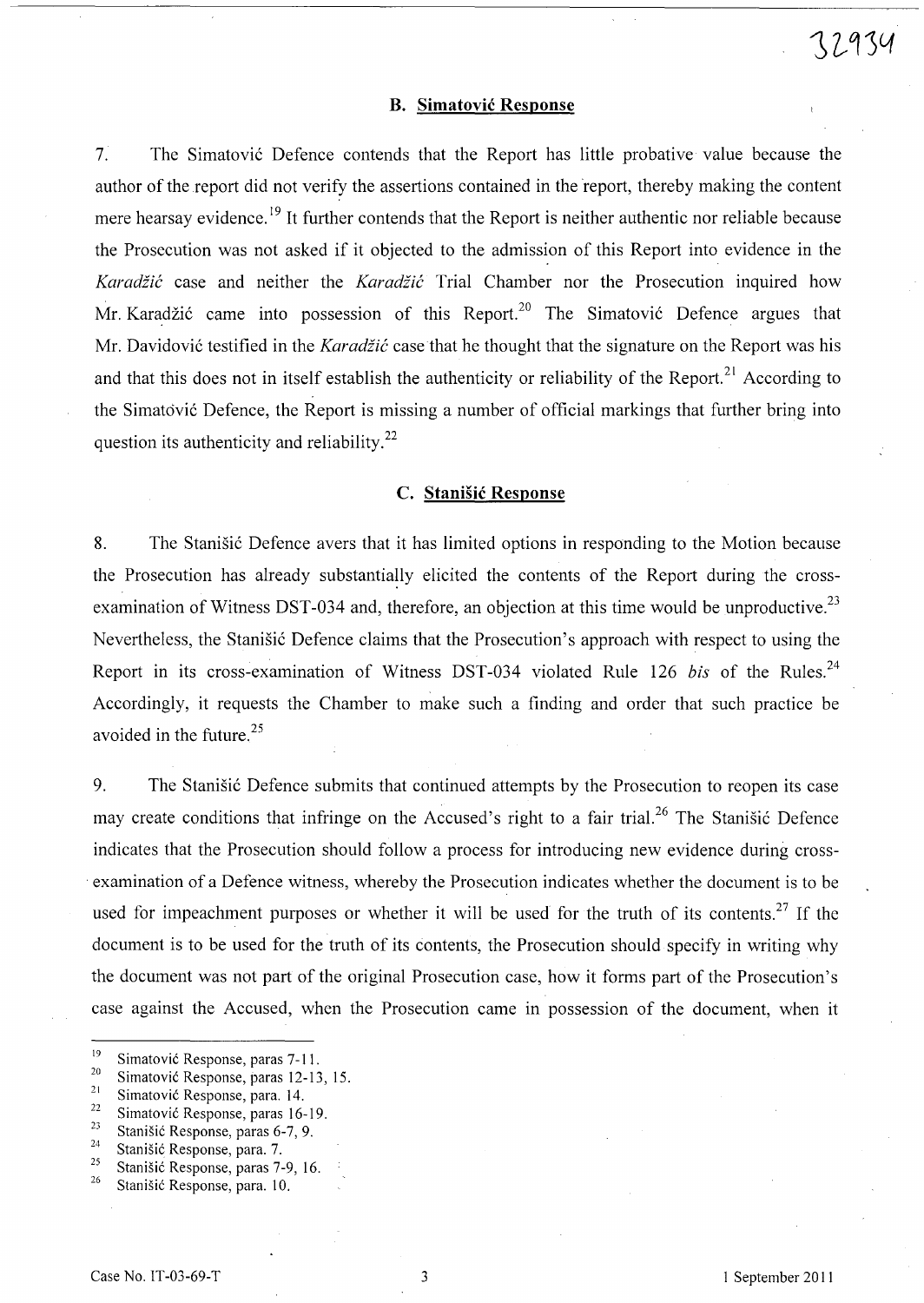disclosed the document to the Defence, and why the document does not unduly infringe upon the Accused's right to a fair trial.<sup>28</sup>

10. As the Report did not originate from Mr. Karadžić's personal files but from the Federal MUP, the Stanišić Defence requests a detailed explanation of what steps the Prosecution had taken during its pre-trial investigation to obtain the Report.<sup>29</sup>

### **D. Reply**

11. The Prosecution submits that evidence already admitted in this case, such as exhibits P478 and P489, supports the probative value of the Report.<sup>30</sup> Furthermore, the Prosecution emphasizes that under Rule 94 CB) of the Rules the Chamber may take judicial notice of the authenticity of documentary evidence admitted in other Tribunal proceedings.<sup>31</sup> According to the Prosecution, the lack of objection by the Prosecution in the *Karadžić* case illustrates its acceptance of the evidence's reliability and authenticity.<sup>32</sup> The Prosecution also points to other factors that support the authenticity and reliability of the Report, such as Witness DST-034's testimony that indicates he was aware of many of the facts described in the Report and that the Federal MUP maintained such documents. <sup>33</sup>

12. The Prosecution claims that the Stanistic Defence has no basis for requesting the details of the Prosecution's pre-trial investigation since the Stanistic Defence does not oppose the Motion and the Prosecution has already informed the parties about how the Report came to be in its possession.<sup>34</sup> The Prosecution states that it took reasonable steps to discover the Report by requesting information about and negotiating access to the Serbian DB and MUP archives over many years.<sup>35</sup> The Prosecution contends that the Stanišić Requests should be dismissed.<sup>36</sup>

# **Ill. APPLICABLE LAW**

13. Rule  $85(A)$  of the Rules states:

Each party is entitled to call witnesses and present evidence. Unless otherwise directed by the Trial Chamber in the interests of justice, evidence at the trial shall be presented in the following sequence:

- <sup>27</sup> Stanišić Response, para. 12.
- Ibid.

- $rac{30}{31}$  Reply, para. 4.
- $rac{31}{32}$  Reply, para. 5.
- $rac{32}{33}$  Ibid.
- $\frac{33}{34}$  Reply, para. 6.
- Reply, para. 9.
- $35$  Ibid.
- $36$  Reply, para. 14.

<sup>&</sup>lt;sup>29</sup> Stanišić Response, paras 14, 16.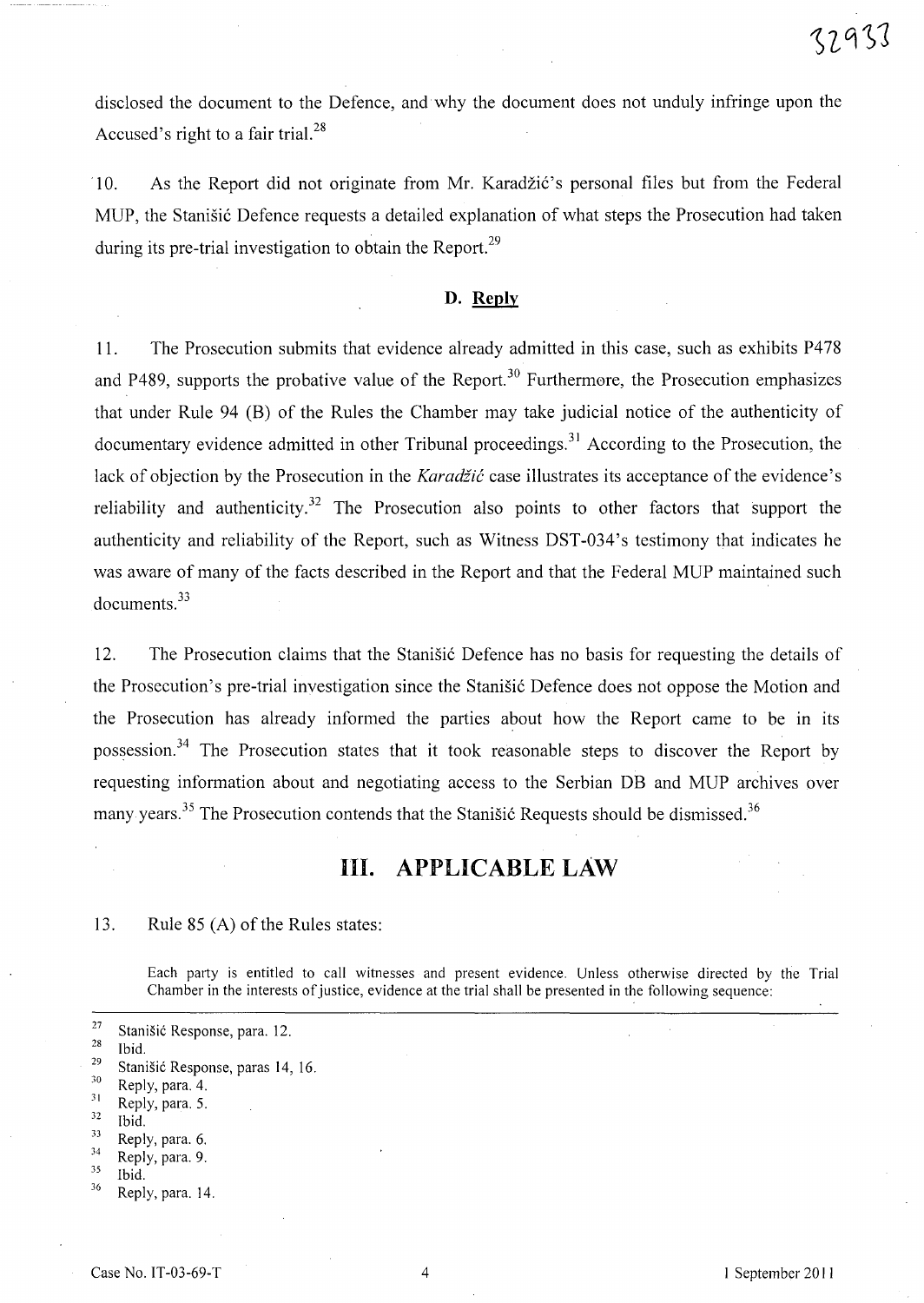- i. evidence for the prosecution;
- ii. evidence for the defence;
- iii. prosecution evidence in rebuttal;

iv. defence evidence in rejoinder;

- v. evidence ordered by the Trial Chamber pursuant to Rule 98; and
- VI. any relevant information that may assist the Trial Chamber in detennining an appropriate sentence if the accused is found guilty on one or more of the charges in the indictment.

14. In considering an application for reopening a case with a view to admitting "fresh evidence", the Chamber will first determine whether the evidence could, with reasonable diligence, have been identified and presented during the case-in-chief of the party making the application.<sup>37</sup> If not, the Chamber has the discretion to admit this "fresh evidence", and will consider whether its probative value is substantially outweighed by the need to ensure a fair trial.<sup>38</sup> In making this determination, the Chamber will consider the stage of the trial at which the evidence is sought to be adduced and any potential delay that would be caused to the trial.<sup>39</sup>

15. The Chamber recalls and refers to the law applicable to the admission of evidence through the bar table as set out in its previous decisions. $40$ 

## **IV. DISCUSSION**

16. A party's right to re-open its case is not explicitly provided for in the Rules. However, the Tribunal's case-law provides for a clear test when determining whether a re-opening is warranted. In addition, a re-opening needs to satisfy the requirements of Rule 85 (A) of the Rules, if it offsets the sequence of presentation of evidence envisaged by that rule.<sup>41</sup>

<sup>&</sup>lt;sup>37</sup> Decision on Prosecution Motion to Reopen Prosecution Case and for the Admission of Documents from the Bar Table, 7 June 2011, para. 10; *Prosecutor v. Per;si6,* Case No. IT-04-81-T, Decision on Motion to Reopen the Prosecution Case and Tender Documents Through the Bar Table, 4 November 2010, para. 5; *Prosecutor v. Gotovina et aI.,* Case No. IT-06-90-AR73.6, Decision on Ivan Cermak and Mladen Markac Interlocutory Appeals Against Trial Chamber's Decision to Reopen the Prosecution Case, 1 July 2010, paras 23-24; *Prosecutor v. Popović et al., Case No. IT-05-88-T, Decision on Motion to Reopen the Prosecution Case, 9 May 2008, paras 23-*25; *Prosecutor v. Dela/i6 et aI.,* Case No. IT-96-21-A, Judgement, 20 February 2001, para 283, with reference to Rule 89 (D) of the Rules.

<sup>38</sup>  Ibid.

<sup>39</sup> Ibid.

<sup>&</sup>lt;sup>40</sup> See Decision on the Prosecution's Revised First Motion for Admission of Exhibits from the Bar Table, 3 February 2011, paras 10-11.

<sup>&</sup>lt;sup>41</sup> For example, a re-opening after the closure of the Prosecution's case, but before the commencement of the Defence case would not formally require satisfying the interests of justice test of Rule 85 (A) of the Rules; see Decision on Prosecution Motion to Reopen Prosecution Case and for the Admission of Documents from the Bar Table, 7 June *2011; Prosecutor v. Gotovina et aI.,* Case No. IT-06-90-T, Decision on Prosecution Motion to Recall Marko Rajcic, 24 April 2009, para. 17.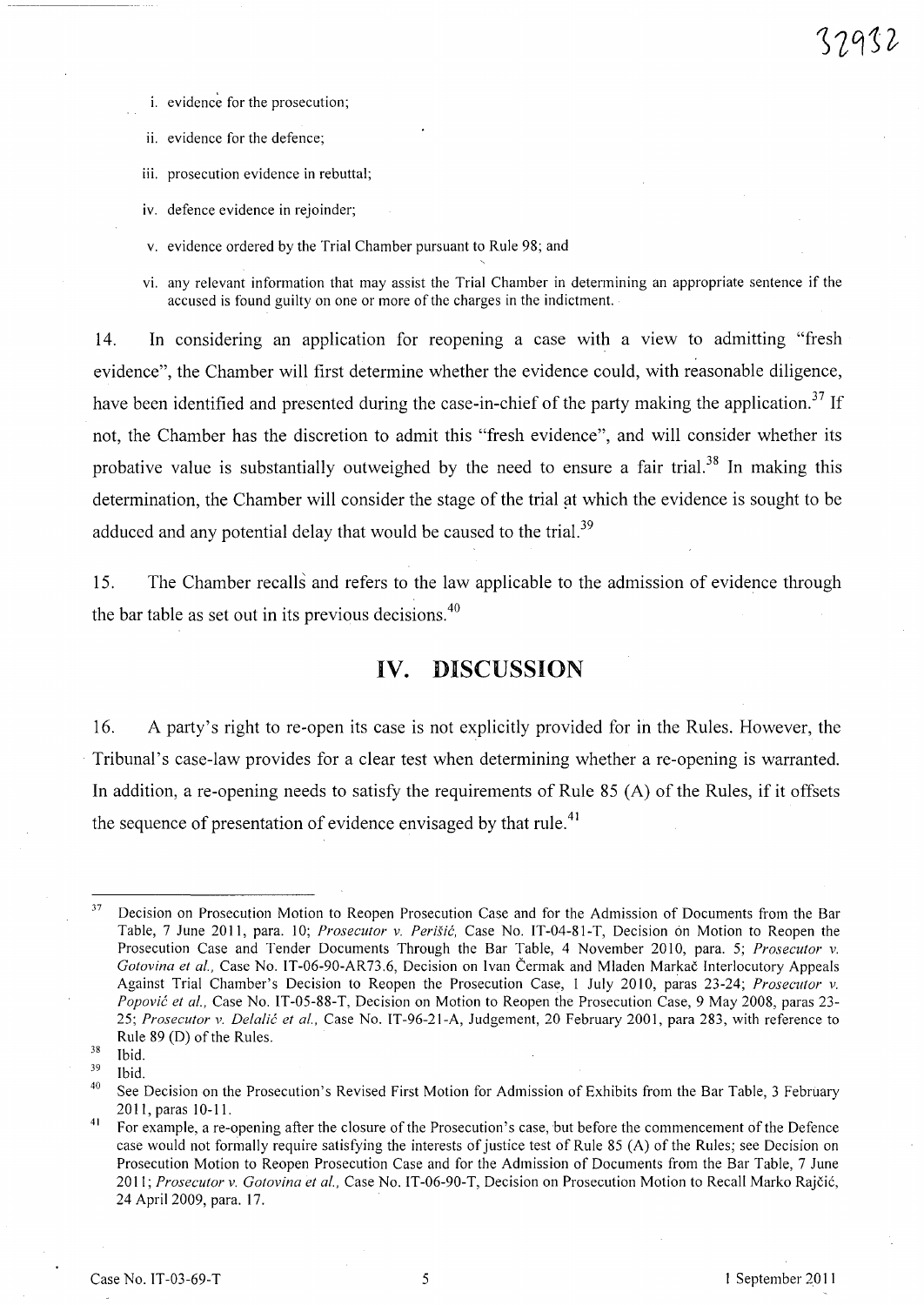17. In relation to reasonable diligence, the Chamber accepts that the Prosecution only became aware of the Report once it was disclosed by Mr. Karadžić. Furthermore, the Chamber is satisfied that the Prosecution has requested information from the Serbian DB and MUP archives over many years but that these investigations did not lead to the production of the Report. The Chamber notes that the Simatović Response does not argue that an exercise of reasonable diligence by the Prosecution would have allowed it to identify and present the Report during its case-in-chief. The Stanišić Defence requests more information on the Prosecution's pre-trial investigations but ultimately does not oppose the Motion. Therefore, the Chamber is satisfied that in this instance the Prosecution did employ reasonable diligence to identify and present the Report before the end of its case-in-chief and, hence, the Chamber considers the Report fresh evidence.

18. In relation to relevance, the Chamber finds that the evidence in the Report, taken together with Witness DST-034's testimony and other evidence presented in this case, is relevant to the Indictment's allegations that the Accused directed, organised, and provided support to special units of the Republic of Serbia DB and other Serb Forces who were involved in the commission of crimes in Bosnia-Herzegovina. <sup>42</sup>

19. The Chamber will now address the challenge by the Simatović Defence to the authenticity and reliability of the Report. If there were to be an insufficient basis to accept the authenticity of the Report, this would affect its probative value and oppose admission. The Prosecution suggested that the Chamber take judicial notice of the authenticity of the Report in accordance with Rule 94 (B). The Chamber notes that by admitting the Report into evidence in its case, the *Karadžić* Trial Chamber implicitly accepted the Report's authenticity. The Chamber is nevertheless hesitant to take judicial notice of the authenticity of the document in this situation and prefers to make its own determination on the challenges to the authenticity of the Report. The parties do not dispute that Mr. Davidović testified in the *Karadžić* case that he believed to have signed the Report and the Chamber accepts this submission. Rule 89 (E) allows the Chamber to request verification of the authenticity of documents obtained out of court.

20. The Simatović Defence invokes the lack of a number of official markings on the Report. It also refers in its submissions to the fact that Mr. Davidović testified in the *Karadžić* case that he believed to have signed the Report. The Simatović Defence submits that Mr. Davidović's comments on the Report in the *Karadžić* case do not in itself establish the authenticity or reliability of the Report. Based on this submission, the Chamber is not convinced that Mr. Davidović's alleged uncertainty about signing the Report should have an impact on the determination of the Report's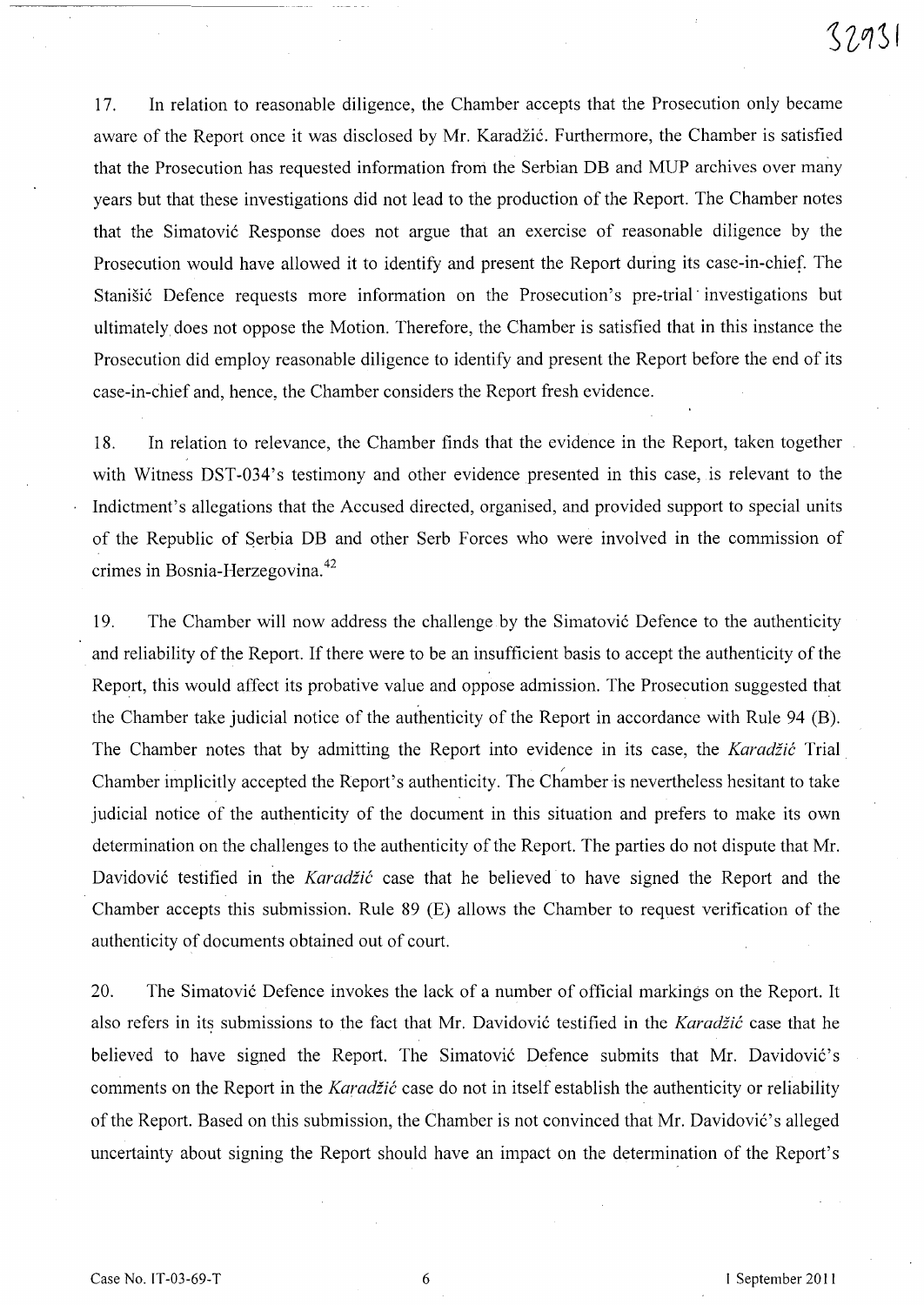authenticity. The absence of markings is not a sufficiently convincing challenge to the authenticity of the Report. In this context the Chamber has also considered that the absence of markings is far from unique in the body of evidence the Chamber has admitted, and that no indicia for a lack of authenticity or reliability were found in other evidence, more specifically not in the testimony of Witness DST-034 or exhibits P478 and P489, which are relevant in this context.

------------------------------- ~-- ---------

21. The Chamber therefore finds no reason to request verification of the authenticity of the Report and rejects the objection to the admission on the grounds raised by the Simatović Defence. The Chamber is satisfied that the Report is of sufficient probative value for admission into evidence.

22. With respect to the impact of reopening the Prosecution's case for the purpose of admitting one document from the bar table on the Accused's right to a fair trial, the Chamber notes that the Report is relatively short and the evidence put forth by the Report fits within the case advanced by the Prosecution. Further, the Motion was filed shortly after the beginning of the Defence case. The Chamber, therefore, considers that the Report's admission into evidence will not place a significant additional burden on the Defence. The Chamber will consider any motion by the Defence to recall certain witnesses as a result of the Report's admission. The Chamber finds that the admission of the Report into evidence and reopening of the Prosecution's case is warranted since the Report's probative value is not substantially outweighed by the need to ensure a fair trial.

23. The Chamber further considers that in this situation, after having carefully analyzed the prejudice suffered by the Defence, granting the Motion is also in the interests of justice.

24. With regard to the Stanistic Requests, the Prosecution intended to use the Report during its cross-examination of Witness DST-03443 and, with the leave of the Chamber, gave the witness an opportunity to familiarise himself with the Report's content. Notably, the Prosecution did not tender the Report in court. However, if the Prosecution had tendered the Report in court, the Defence would have had the opportunity to voice its position. Accordingly, the Chamber finds that there was no violation of the Stanišić Defence's right to respond and does not consider it necessary to give orders to avoid such situations in the future. The Chamber accepts that the Prosecution questioned the witness on certain matters that were also mentioned in the Report but considers that this was within the scope of the instructions given by the Chamber.

<sup>42</sup> Third Amended Indictment, 10 July 2008, paras 4, 15.<br><sup>43</sup> See also the Chamber's guidance on the use of documents during cross-examination contained in paragraph 11 of the Chamber's "Guidance on the Admission into Evidence of Documents Tendered by the Prosecution During the Defence Case and Reasons for Decisions on Past Admissions of Such Documents" filed on 26 August 2011.